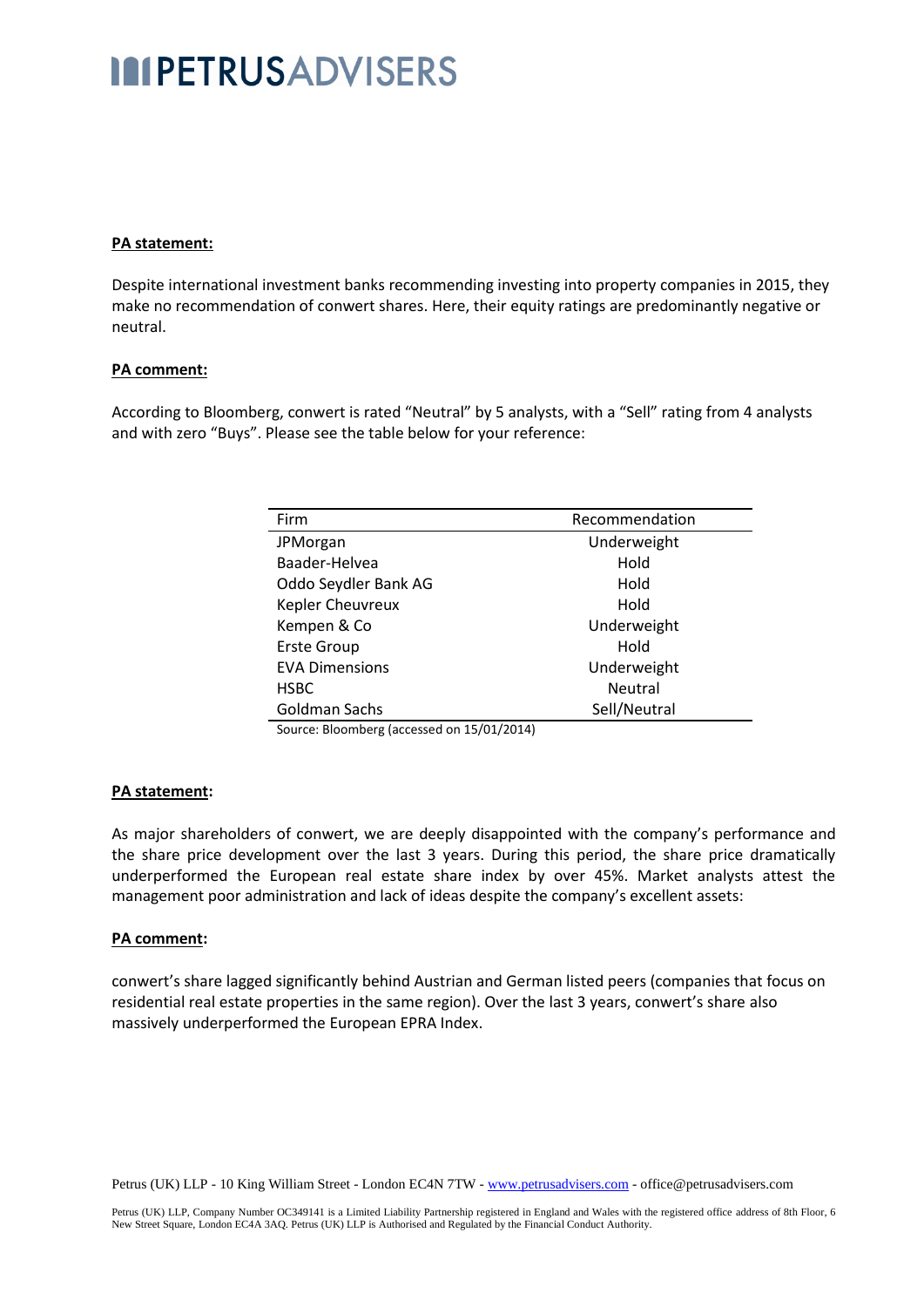# **INPETRUSADVISERS**

| Company            | Total return             |                          |                               |
|--------------------|--------------------------|--------------------------|-------------------------------|
|                    | Last 3Y                  | Since July $20131$       | Since April 2014 <sup>2</sup> |
| conwert            | $+25.8%$                 | $+30.8%$                 | $-2.2%$                       |
| Buwog              | $\overline{\phantom{a}}$ | $\overline{\phantom{a}}$ | $+26.3%$                      |
| Deutsche Annington | $\overline{\phantom{a}}$ | $+77.2%$                 | +50.5%                        |
| Deutsche Wohnen    | $+146.1%$                | $+82.1%$                 | +50.8%                        |
| Gagfah             | $+425.8%$                | $+124.4%$                | $+75.3%$                      |
| <b>EPRA Index</b>  | +73.9%                   | $+42.9%$                 | $+28.1%$                      |

Source: Bloomberg (as of 29/01/2015)

1) Deutsche Annington listed on 11/07/2013

2) Buwog listed on 28/04/2014

#### **PA statement:**

conwert suffered significant turnover reduction of EUR 20.4m in the last 3 years from third party management contracts, whilst you reduced the evidently inflated cost structure by a mere EUR 8.1m. => **We urge you to immediately adopt a visibly more efficient and cost-effective way to work.**

#### **PA comment:**

In 2011 annual report conwert reported EUR 29.5m under Revenues from property services. In 9m 2014 interim report the company shows only EUR 6.8m on the same line. If we deduct the annualised 2014 figure (EUR 9.1m) from 2011 value, we get to a negative difference of EUR 20.4m.

Personnel expenses decreased by EUR 8.1m in 3 years – from EUR 32.3m in 2011 to EUR 27.2m in 2014 – 2014 figure is again annualised (from EUR 20.4m to 27.2m).

#### **PA statement:**

In 2014, you sold CEE prime location properties "at book value", which had previously been written down at least twice. These properties, however, had a vacancy level of 27%. For us shareholders, this constitutes inadmissible negligence on the real estate asset management and gives rise to concern. => **We urge you to implement improved property management systems and reduce vacancies.**

#### **PA comment:**

The company published an ad-hoc release on December  $12<sup>th</sup>$ , 2014, where you presented high vacancy rates for portfolios in the Czech Republic and Slovakia that you had sold. Earlier during the year, the IR confirmed the reduction of value of both portfolios.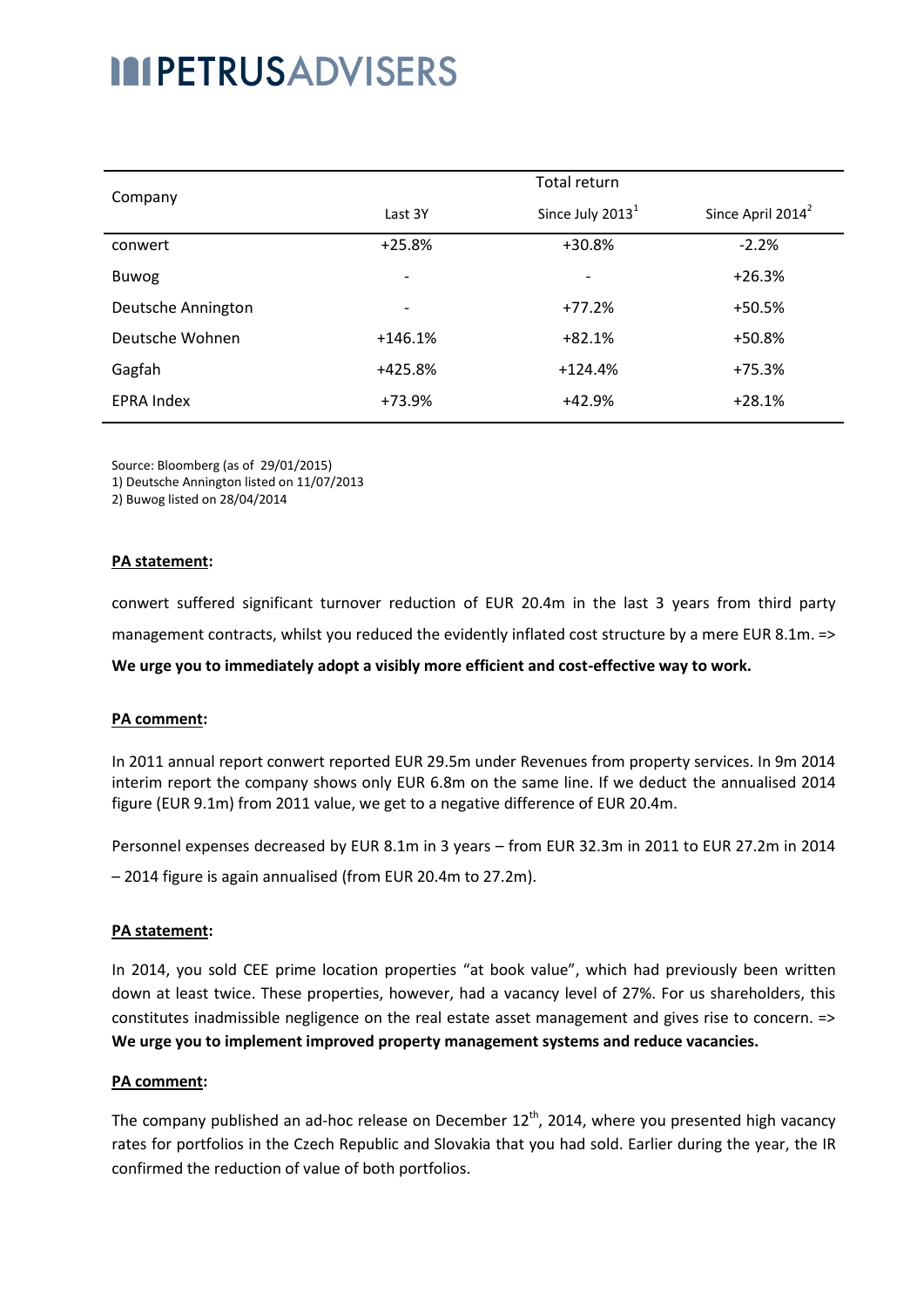## **IMPETRUSADVISERS**

## **PA statement:**

You are actively choosing a "conservative", hence incorrect, accounting method for the properties. According to IFRS – thus applicable law – all investment property is subject to annual and fair valuation. Yet, in the last 6 years, you have carried out write-downs of net EUR 34.6m contrary to historically unique market developments. conwert's Austrian properties are undervalued by up to EUR 150m, according to expert research. Additionally, the book values of our German properties imply an undervaluation of up to EUR 145m when benchmarked against best-in-class peer companies. Consequently, the NAV was misrepresented by up to EUR 4 per share. => **We urge you to immediately reflect the true value of all our properties and issue a corrected balance sheet for 2014.**

### **PA comment:**

We were drawn to this topic after the H1 2014 call where Clemens Schneider explains the true market values per sqm across conwert's core cities (*"Interesting to hear is what is the real estate price per square meters in these six hubs that we have here. And you don't have it on this slide, but maybe I want to tell you, in Berlin, the average price per square meter is €1,760; in Leipzig, it is only €900; in Potsdam, it's €1,400; in Dresden, it's €1,200; and last but not least, unbelievable, Vienna is €3,100.") 1* . Applying his numbers to conwert's portfolio we would get to a potential revaluation of €711m, which would translate into an NAV of €21.1/share. Our calculation based on independent research would point us towards a more conservative NAV value of €16.1

Also mentioned on the H1 2014 call was that conwert wouldn't sell properties in Vienna *("You might say at the moment, why don't you sell Austria? Why don't you sell Vienna? Well, to be honest in Vienna, we have our portfolio as it is at the moment, and we want to keep this as a kind of reserve for whatever might happen. You never know what the future will bring but you can be prepared for it. And therefore, when we have a building in Austria and Vienna and you walk out on the street and say, I'm selling one of our residential buildings here, you'll find a buyer, a potential buyer within five minutes. The market is very liquid here and therefore, we keep this portfolio in Vienna as kind of liquidity reserve for whatever*  might happen.")<sup>1</sup> and more recently during the Q&A session of the 9m 2014 conference call it was also mentioned that conwert will not be trading properties (*"We will not be in the trading of real estate*  anymore. We will reduce that by far. We want to have what we would call boring success.")<sup>2</sup> Given that according to IFRS 5 non-current assets held for sale are assets where "the sale is highly probable, within 12 months of classification as held for sale" and since you publicly renege on selling properties you must not carry such a large amount (12.3%, €223.7m plus €124.3m) of your investment properties as available for sale since this distorts the fair value calculation of the portfolio (non-current assets held for sale are measured at the lower of carrying amount and fair value less costs to sell)

**.** 

 $<sup>1</sup>$  Direct quote from 1H 2014 call</sup>

<sup>&</sup>lt;sup>2</sup> Direct quote from 9m 2014 call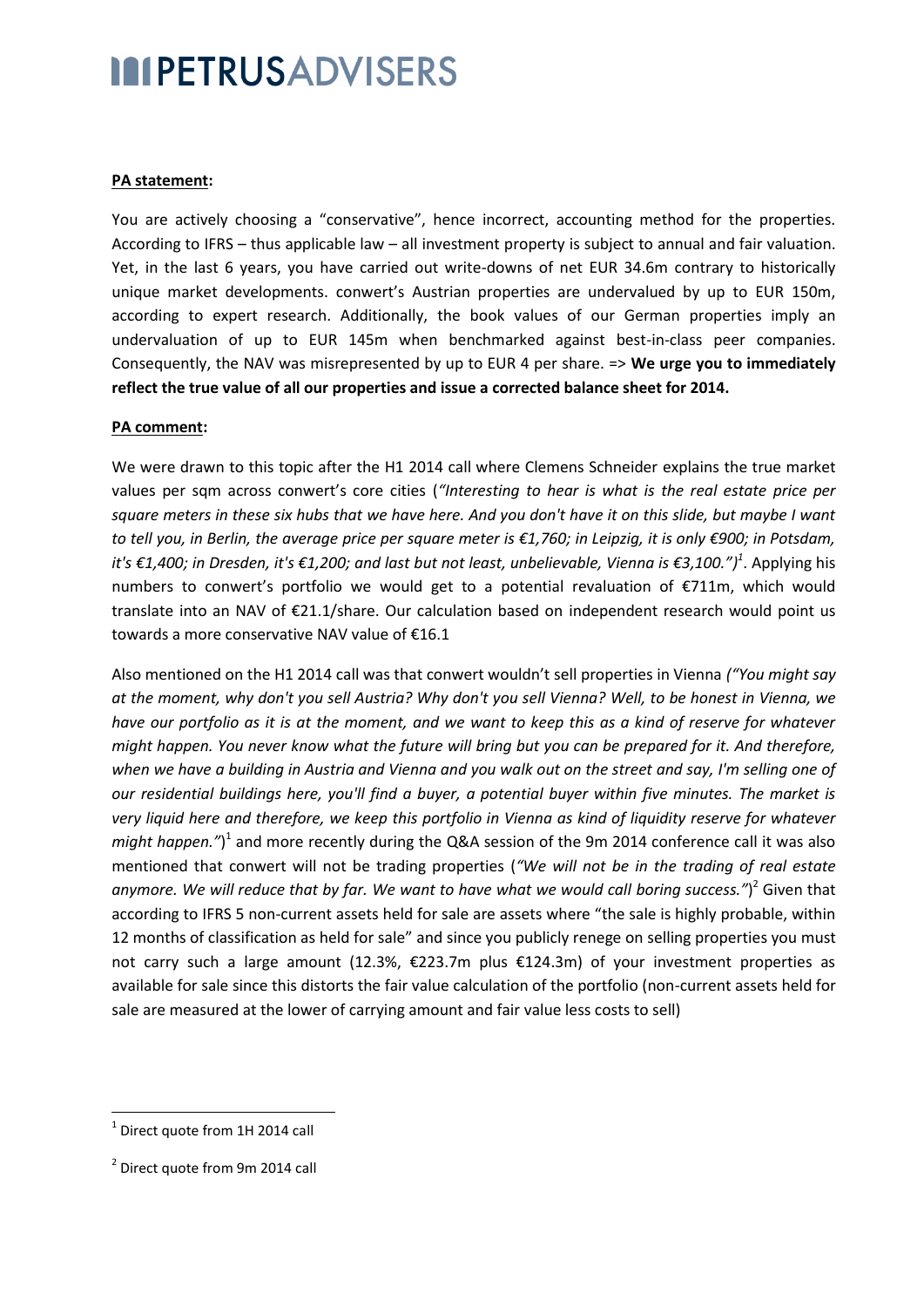## **INPETRUSADVISERS**

## **PA statement:**

The issuance of bonds and convertible bonds lead conwert to incur in high interest costs the company cannot afford. The financing structure is the most expensive, your interest margin, however, the lowest in comparison. Already in spring 2014, 3 Banken-Generali, Austria's leading investment company, requested you to consolidate the financing structure. You did not comply. => **We urge you to take immediate measures for a buy-back of all outstanding bonds and convertible bonds to reduce excessive interest costs.**

### **PA comment:**

With two convertible bonds and one retail bond issued, conwert's average cash-effective rate is 4.32% after hedging. With sovereign yields in Austria and Germany significantly below 1% level and virtually zero risk-premiums for high quality residential real estate assets, we consider this level as unjustified. Buwog, listed Austrian peer that also focuses on residential properties in Austria and Germany, finances its operation with average interest cost of 2.26%.

### **PA statement:**

conwert holds swaps to hedge its interest rates exposures. Despite multiple shareholder requests, you stood by and watched EUR140m of shareholder value being destroyed through falling interest rates. You seem to be the only one to still believe in a short term rise in interest rates. => **We urge you to immediately terminate all swap contracts.**

## **PA comment:**

EUR140m of equity value was destroyed by a combination of derivative financial instruments and hedges. According to the latest interim report, equity value was decreased by EUR 43.8m by using cash flow hedges without recognition through profit or loss and additional EUR 111.3m were lost by hedges that are at P&L level recognised.

We were drawn to this issue following Thomas Doll repeatedly referring to "ineffective" (meaning useless) swaps and their destructive impact on NAV during the H1 2014 call (*"But if you look at the financial result, the only difference in comparison to last year is the valuation of the ineffective swaps that's approximately €32 million that I will give you later on more details.", "And now, we are coming to the financial results for the first six months 2014 on the next slide, and there you can see the significant impact of a decrease of interest rate landscape for ineffective swaps." and "But on the other hand, nearly 70% of this swap portfolio got ineffective but means that every deviation to the last reporting period is shown in the P&L (...)", for example) 3 .* 

Also, during a meeting in January, at an investment conference in London, Clemens Schneider, in the presence of a third party, confirmed the €140m of current shareholder's equity reduction.

1

 $3$  Direct quote from 1H 2014 call